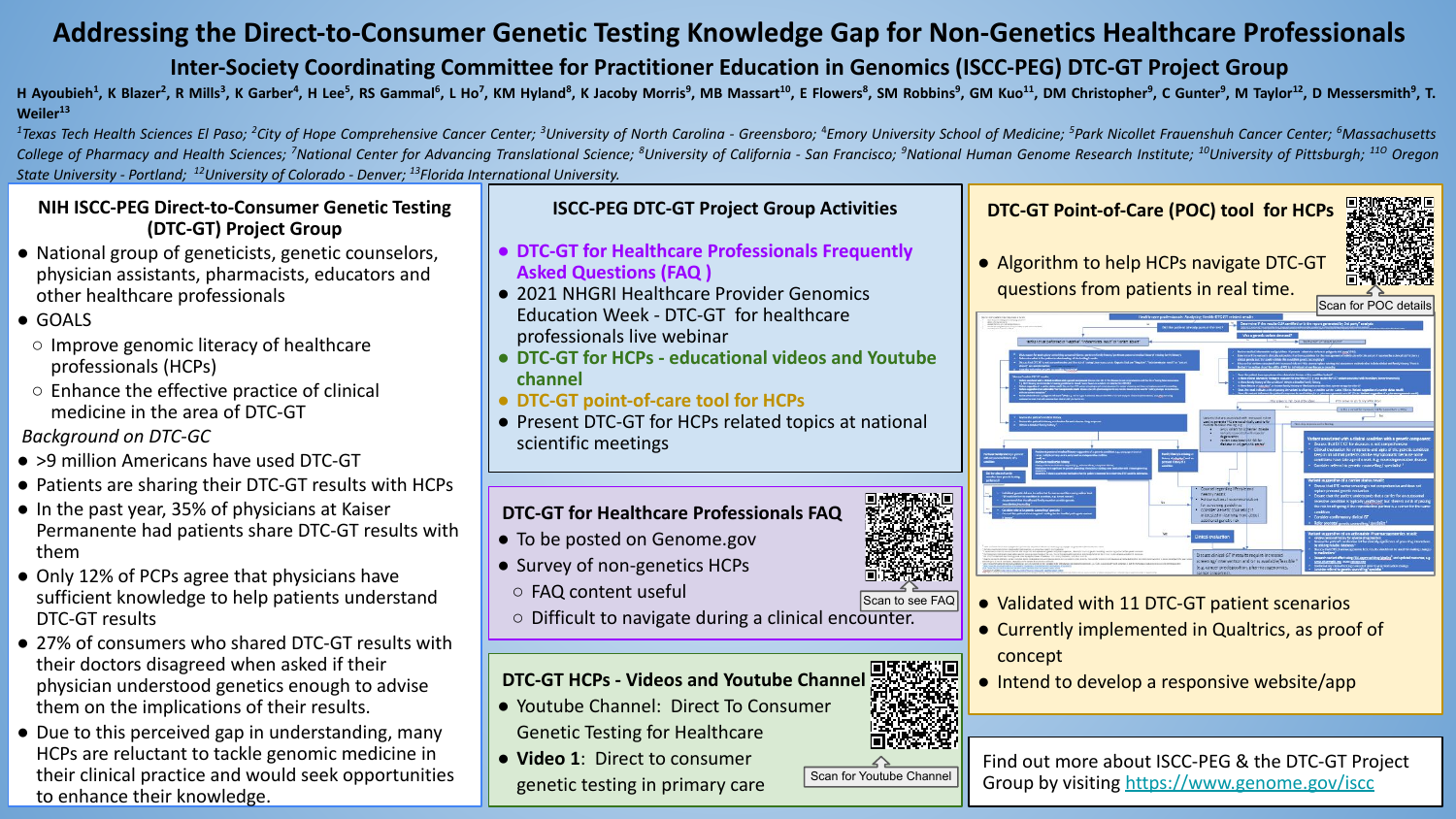### **Addressing the Direct-to-Consumer Genetic Testing Knowledge Gap for Non-Genetics Healthcare Professionals**

### **Inter-Society Coordinating Committee for Practitioner Education in Genomics (ISCC-PEG) DTC-GT Working Group**

H Ayoubieh<sup>1</sup>, K Blazer<sup>2</sup>, R Mills<sup>3</sup>, K Garber<sup>4</sup>, H Lee<sup>5</sup>, RS Gammal<sup>6</sup>, L Ho<sup>7</sup>, KM Hyland<sup>8</sup>, K Jacoby Morris<sup>9</sup>, MB Massart<sup>10</sup>, E Flowers<sup>8</sup>, SM Robbins<sup>9</sup>, GM Kuo<sup>11</sup>, DM Christopher<sup>9</sup>, C Gunter<sup>9</sup>, M Taylor<sup>12</sup>, D Messersmith<sup>9</sup>, T. Weiler<sup>13</sup>

<sup>1</sup> Texas Tech Health Sciences El Paso; <sup>2</sup>City of Hope Comprehensive Cancer Center; <sup>3</sup>University of North Carolina - Greensboro; <sup>4</sup>Emory University School of Medicine; <sup>5</sup>Park Nicollet Frauenshuh Cancer Center; <sup>6</sup>Massachusetts College of Pharmacy and Health Sciences; <sup>7</sup>National Center for Advancing Translational Science; <sup>8</sup>University of California - San Francisco; <sup>9</sup>National Human *Genome Research Institute; 10University of Pittsburgh; 11Oregon State University - Portland; 12University of Colorado - Denver; 13Florida International University.*

Direct-to-consumer genetic testing (DTC-GT) is a convenient method for people to obtain genetic information. Over nine million individuals have used DTC GT services in the U.S., and primary care and specialty physicians are now encountering patients with questions regarding their DTC-GT results. In a recent survey of Kaiser Permanente physicians, 35% of respondents reported that patients had shared their DTC-GT results with them in the past year. Despite the growing need to manage these patient questions, only 12% of surveyed primary care physicians agree that physicians have sufficient knowledge to help patients understand the results of DTC-GT. In a survey of consumers who shared DTC-GT results with their doctors, 27% disagreed with the idea that their physician understood genetics enough to advise them on the implications of their DTC-GT results. Due to this perceived lack of knowledge, many healthcare professionals are reluctant to tackle genomic medicine in their clinical practice and would seek opportunities to enhance their genomic knowledge. The National Human Genome Research Institute's Inter-Society Coordinating Committee for Practitioner Education in Genomics (ISCC-PEG)/ / DTC-GT Project Group consists of a spectrum of genetics professionals who aim to improve the genomic literacy of healthcare professionals and enhance the effective practice of clinical genomic medicine in the area of DTC-GT. The ISCC-PEG DTC-GT Project Group has created a Direct-to-Consumer Genetic Testing for Healthcare Professionals Frequently Asked Questions (FAQ) to be housed on Genome.gov. Non-genetics healthcare professionals were surveyed about the FAQ. They found the FAQ content useful, but remarked that it would be difficult to navigate in real time during a clinical encounter. In addition to the FAQ, the DTC-GT Project Group has participated in the 2021 NHGRI Healthcare Provider Genomics Education Week, presenting an educational webinar and short YouTube videos about DTC-GT. The Project Group is also developing a point-of-care tool for healthcare professionals to facilitate an outpatient encounter pertaining to DTC-GT . The Project Group then created 11 DTC-GT patient scenarios, each of which were used to validate the DTC-GT point-of-care tool. The point-of-care tool has now been implemented in the Qualtrics software, as a proof of concept, with the intention to develop a mobile app/website that can support healthcare professionals as they respond to their patients queries about DTC-GT results. Products and outcomes from the DTC-GT Project Group's work will be presented.